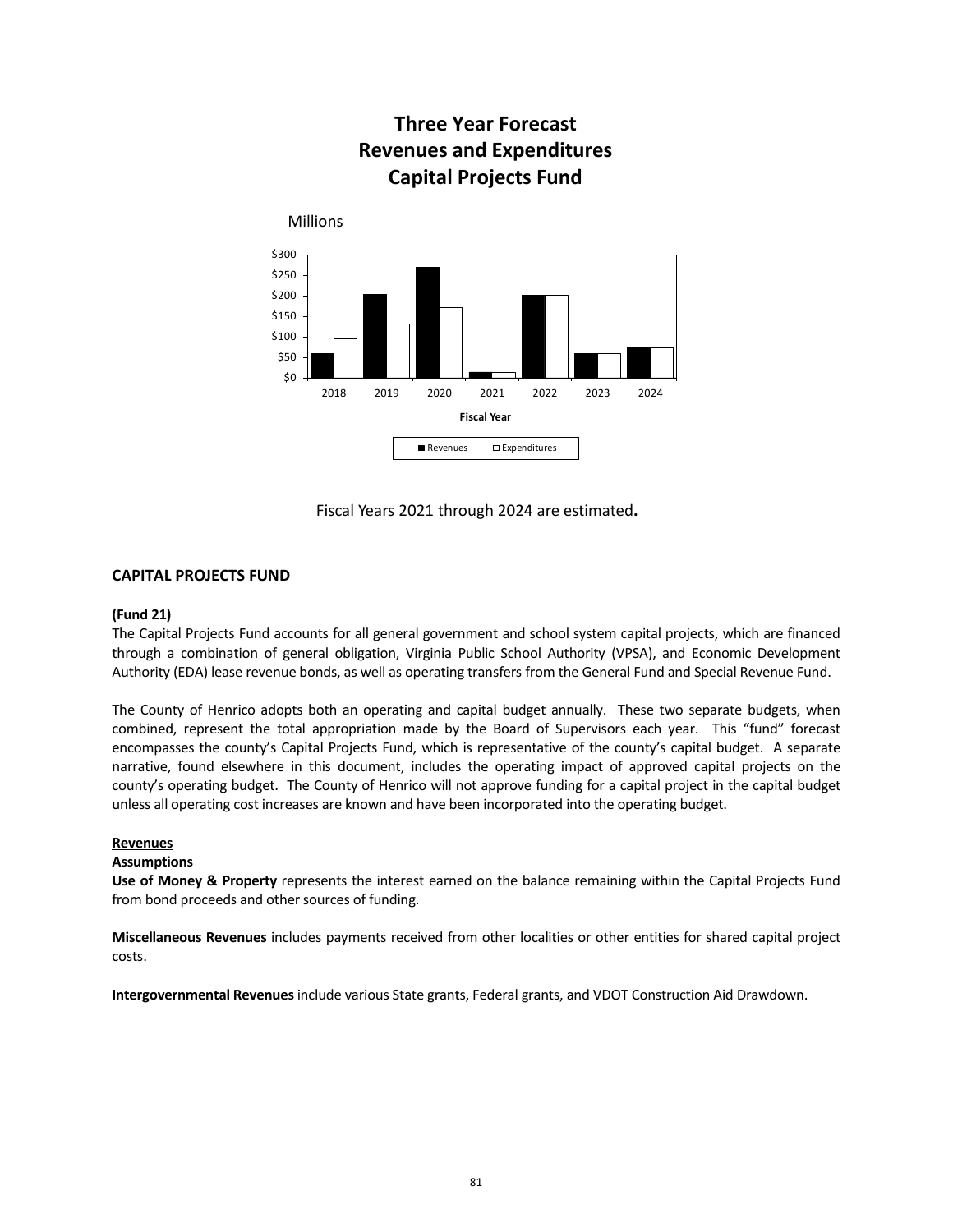**General Obligation Bonds - 2016** - \$419.8 million was approved by the voters in the November 2016 Bond Referendum for school and general government capital projects over a six-year period ending in FY2022-23. All remaining bond project funds have been appropriated in FY2021-22.

**Central Virginia Transportation Authority (CVTA)** The Central Virginia Transportation Authority was created by the General Assembly in the 2020 legislative session. CVTA provides funding for local and regional transportation projects.

## **Transfers:**

**(To) From General Fund** is the transfer of non-bond resources from the General Fund. In FY2020-21, because of the economic impacts on Henrico County revenues from the public health emergency related to COVID-19, no funding was transferred from the General Fund to the Capital Projects Fund. General Fund resources have been reinstated in the approved FY2021-22 capital budget based on the county's current positive economic performance.

The FY2021-22 forecasted transfer of \$45,637,800 includes a \$9.1 million allocation from the Designated General Fund balance, \$5.0 million of Meals Tax revenues (Education), \$4.0 million of Meals Tax Reserves, \$2.3 million of dedicated General Fund Stormwater revenues, \$1.75 million in Motor Vehicle License Fees, \$3.1 million in designated capital reserves, and \$11.0 million in General Fund reserves (Vehicle Replacement). The FY2022-23 forecast of \$45,637,800 of transfers consist of a \$7.5 million allocation from the Designated General Fund balance, \$11.6 million from designated capital reserves, \$9.0 million from Meals Tax revenues (Education), \$2,348,000 of dedicated General Fund Stormwater revenues, \$1.75 million in Motor Vehicle License Fees, and \$11.0 million in General Fund revenues (Vehicle Replacement). The FY2023-24 forecast of \$51,173,090 of transfers consist of a \$7.5 million allocation from the Designated General Fund balance, \$19.6 million from designated capital reserves, \$9.0 million from Meals Tax revenues (Education), \$2,348,000 of dedicated General Fund Stormwater revenues, \$1.75 million in Motor Vehicle License Fees, and \$11.0 million in General Fund revenues (Vehicle Replacement).

Below is a list of projects funded by the General Fund transfer in the FY2020-21 and FY2021-22 Approved Capital Budget.

| FY2021<br>From General Fund - \$0* |       | FY2022<br>From General Fund - \$0*     |              |
|------------------------------------|-------|----------------------------------------|--------------|
| Project                            | Total | Project                                | Total        |
|                                    |       | Mechanical Improvements - Education    | 1,750,000    |
|                                    |       | Roof Replacements - Education          | 750,000      |
|                                    |       | Mechanical Improvements                | 500,000      |
|                                    |       | Roof Replacement and Rehabilitation    | 1,200,000    |
|                                    |       | Small Project Improvements and Renova  | 200,000      |
|                                    |       | <b>Energy Management</b>               | 100,000      |
|                                    |       | <b>Information Technology Projects</b> | 1,500,000    |
|                                    |       | Pavement Rehabilitation                | 500,000      |
|                                    |       | Geographic Information System          | 150,000      |
|                                    |       | <b>Facility Rehabilitation</b>         | 425,000      |
|                                    |       | Firehouse #6 Land Acquisition          | 440,000      |
|                                    |       | <b>Transitional Recovery Center</b>    | 9,000,000    |
|                                    |       | Land Reserve - Education               | 3,000,000    |
|                                    |       | <b>Meals Tax Projects</b>              | 9,000,000    |
|                                    |       | <b>Schools Technology</b>              | 2.000.000    |
|                                    |       | Chesapeake Bay TMDL/MS4 Compliance     | 2,348,000    |
|                                    |       | Land Acquisitions - Drainage           | 500,000      |
|                                    |       | Streams and Creeks - Drainage          | 750,000      |
|                                    |       | Minor Drainage Projects                | 500,000      |
|                                    |       | School Bus Replacement Plan            | 4,700,000    |
|                                    |       | Fire Apparatus Replacement Plan        | 3,300,000    |
|                                    |       | Police Vehicle Replacement Plan        | 3,024,800    |
|                                    |       | <b>Total From General Fund</b>         | \$45.637.800 |

\*In FY2021, no funding was transferred from the General Fund to the Capital Projects Fund due to the economic impacts associated with the public health emergency related to COVID-19.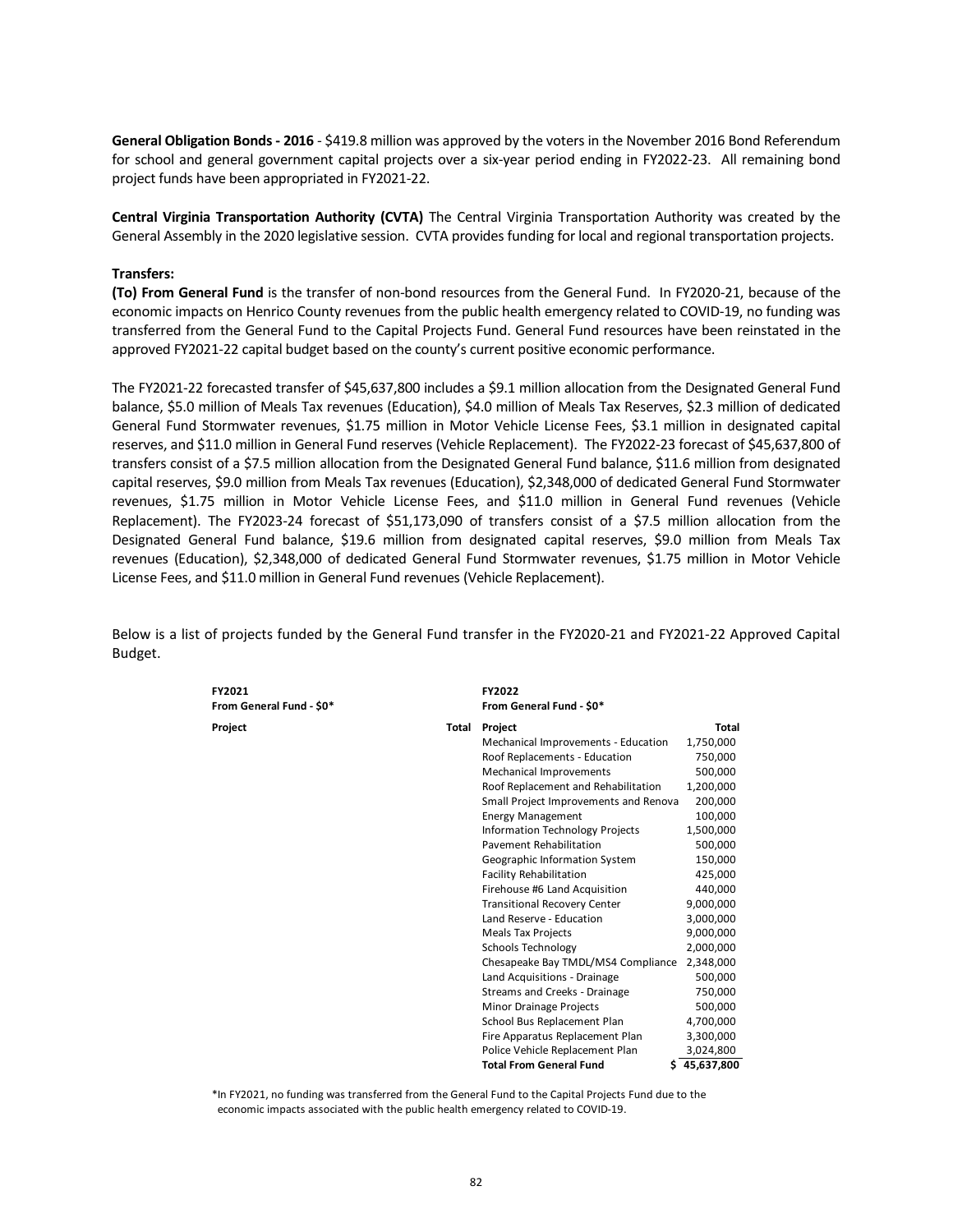# **Expenditures**

## **Assumptions**

**Capital Project Expenditures** over the three-year forecast period are projected at \$341,270,260. Expenditures for Education projects funded with General Obligation Bonds during the forecast period total \$19.0 million for the Adams ES renovation. Expenditures for General Government projects funded with General Obligation Bonds during the forecast period total \$49.0 million. Forecasted expenditures include \$9.6 million for Eastgate/Newbridge Firehouse, \$14.0 million for the new Taylor Park, \$2.1 million for improvements at Cheswick Park, \$5.0 million for the Tuckahoe Creek Park, \$2.3 million for Three Lakes Nature Center, and \$16.0 million for Tuckahoe Park. Expenditures for the Public Works project funded with General Obligation Bonds during the forecast period total \$9.0 million for the Richmond/Henrico Turnpike project.

Designated Fund balance expenditures for the three-year period total \$24.1 million. Of the \$7.5 million in funding allocated in FY2022-23 and FY2023-24 \$2.5 million has been designated for Schools and the remaining \$5.0 million has been designated for General Government.

Education Meals Tax revenue are forecasted to generate \$23.0 million over three-years. The Funding forecasted over the three-year period would provide funding for various Henrico County Public Schools' infrastructure projects. General Fund dedicated stormwater revenue is forecasted to generate \$7,044,000 over the three-year period and would allow for stormwater infrastructure projects required by the EPA as part of the Chesapeake Bay TMDL. Motor Vehicle License Fee Revenue is forecasted to generate \$5.25 million, which will be used for the Public Works general road projects.

Expenditures utilizing General Fund revenue for vehicle replacement over the three-year forecast period total \$33.1 million. Over the forecast period, expenditures for Education's School Bus Replacement Program total \$14.1 million. Expenditures for General Government total \$19.0 million and include funding of \$9.1 million for Police's Vehicle Replacement Program and funding of \$9.9 million for Fire's Apparatus Replacement Program.

**(To) From Capital Projects Fund Equity** represents the change in accumulated construction appropriations based on projected resources and corresponding expenditures throughout the forecast period.

**Capital Projects Fund Balance** represents the estimated amount of available appropriations based on the addition of new resources less projected expenditures.